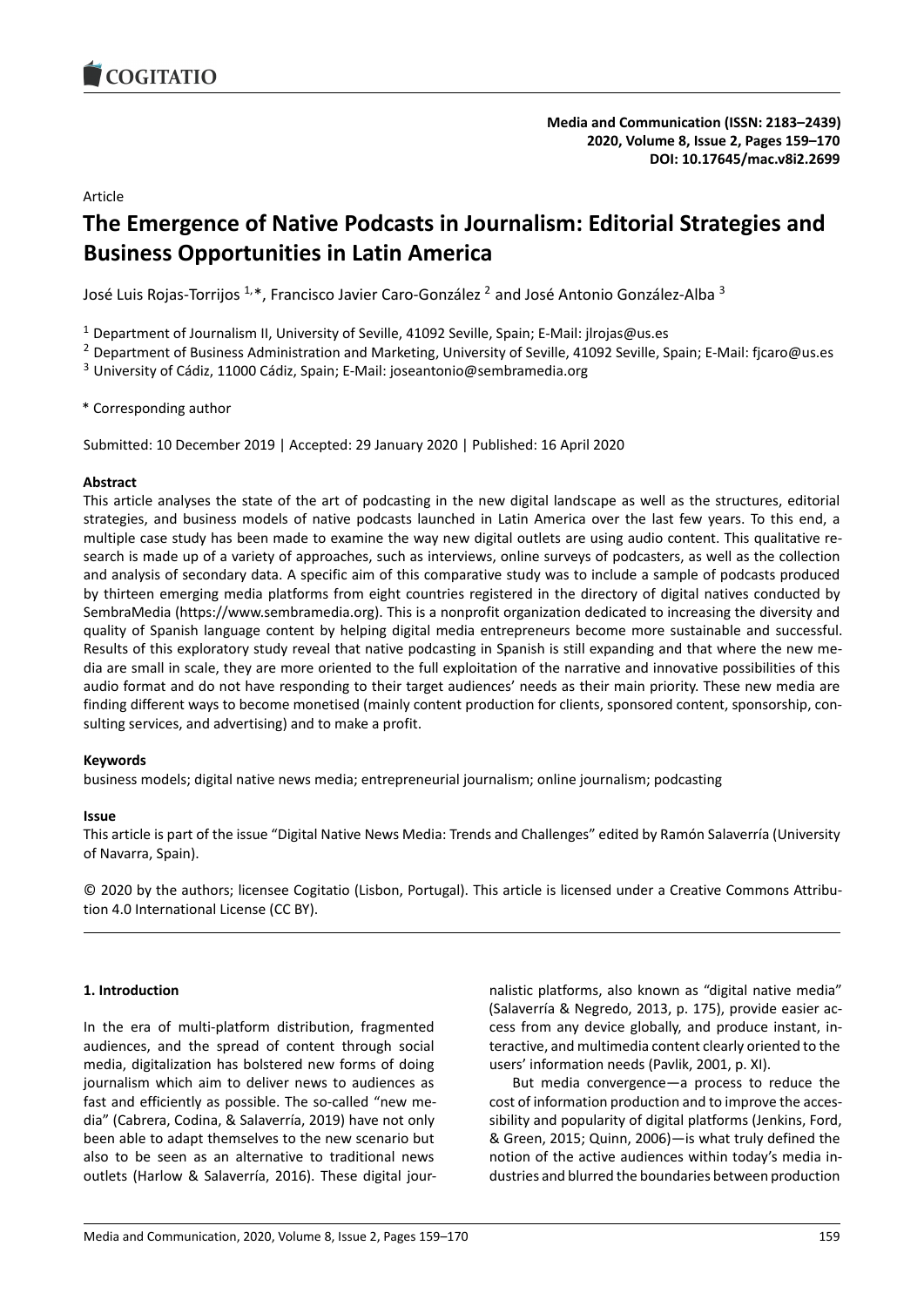and consumption of news (Schanke & Ytreberg, 2009). Likewise, the growing presence of prosumers in the media flow and the emergence of independent media operators have compelled legacy media to search for new journalistic strategies, formats, and narratives similar to those being developed by the new media.

In this context, podcasts have gained popularity among users and have aroused increasing interest within media outlets as news consumption on mobile devices has grown, and listening to linear radio has been disrupted by the rise of on-demand technology (Newman, 2018a). In fact, podcasting represents a "rupture of the traditional concepts of transmission-reception and synchrony" (Salgado, 2010, p. 136) in favour of portability, interaction, and the freedom to listen to any content.

Producing podcasts, as encapsulated audio files for download to be played on any device at any time, implies the involvement of an active audience who feels empathy with specific content and even "a higher level of complicity between the producer and the listener" (González-Alba, 2018). So, as Moreno-Cazalla (2017, p. 337) points out, changes in reception processes, the new time-space paradigm, and the content customisation are the key elements that explain the boom in podcasting. The rise of personal narratives, "intrinsically linked to the intimate nature of the audio medium" (Lindgren, 2016, p. 24), is one of journalistic storytelling's newest forms of innovation in to reach new audiences.

The evolution of this audio format, whose roots date back to 2001 (Sellas, 2011, p. 11) and which came of age in 2004, has been relentless. After an initial stage where podcasts were more radiogenic (Berry, 2006) and were mainly produced by amateurs (McClung & Johnson, 2010), these formats became "a distinct medium" (Berry, 2016, p. 1) or "a digital mass medium" (Bonini, 2015, p. 23) considering the manner in which they are produced and consumed. Since then, podcasts have quietly grown year by year, both in terms of producers and listeners: "It was estimated that in 2013 there were well over 250,000 unique podcasts in more than 100 languages available online" (Bottomley, 2015).

There are two main reasons for this development: the increasing interest in the podcast market by online platforms and tech giants such as Apple, Spotify, and Google, which "have begun making major investments in the medium" (Sullivan, 2019, p. 9); and the exponential growth in the number of mobile devices among the population. According to the *Global Digital Report 2019* (We Are Social & Hootsuite, 2019), the amount of smartphone users increases by 2% per year and the almost 4,000 million active mobile users in the world already spend half of their time on these small screens searching for information on the Internet. This fact is even clearer in the youngest age groups who definitely seem to have abandoned analogue radio (Pedrero, Barrios, & Medina, 2019).

In this new scenario, radio operators have been forced to assume that news consumption habits have

changed forever and, consequently, they have had to invest more in digital audio in order to rethink their content production and delivery routines. In this sense, the increasing interest in podcasting turns out to be "like a second life" for radio programmes in digital environments (Sánchez, 2017, p. 158).

Different studies reflect this trend in the media industry. The *Digital News Report 2018* published by the Reuters Institute for the Study of Journalism indicates that more than a third of people interviewed had listened to a news-related podcast at least monthly although there was significant national variation. While in some Asia territories, podcasts are listened to by more than 55% of people, this audio format seems to be "least accessed in European countries with a strong audio tradition" such as the United Kingdom or the Netherlands, both with only 18% of listeners (Newman, 2018b).

This annual report also underlines how media outlets are employing this format as a way to directly connect with younger audiences, especially those under 35. This age group marks a clear division between the generation who prefers to consume podcasts and older listeners who "are twice as likely to consume traditional radio news" (Newman, 2019b). Some legacy media try to bridge the gap between "the new and the old" audiences by maintaining a balance in their content production and by working across all digital platforms (Lindeberg, 2019, p. 23).

Meanwhile, traditional journalistic brands are making a great effort to adapt themselves to the digital landscape and there has been a meteoric rise of new digital media or native cyber media (Salaverría, 2019). These projects stand out for having a diverse number of channels, formats, narratives, business models, and relationships with users (Toural & López, 2019). Some of these digital-native outlets chose podcasts as their sole (or main) production platform, which suggest that some quality attributes and journalistic consumption patterns are quite different to the legacy media production (Arrese & Kaufmann, 2016).

Among those quality attributes linked to podcasts is personal branding for journalists. Previous research studies have highlighted the rise in native podcasts produced by experienced professionals who are making good use of this format to boost their personal brands, as happened to blogs some years ago (Demopoulos, 2006, p. 131). In this regard, López-Meri and Casero (2017) consider the creation of a personal brand as an ongoing process in which journalists take advantage of digital platforms, mainly social media networks, to show who they are, how they work, to set themselves apart from competitors, and be accepted by users.

Thus, podcasts have become a suitable format for journalists to create and highlight their personal brand and may also serve as a means to target specific audiences, to find a niche, or to engage in "hyper specialised" journalism (Rojas-Torrijos, 2018). In an era of increasing fragmentation of public attention across digital plat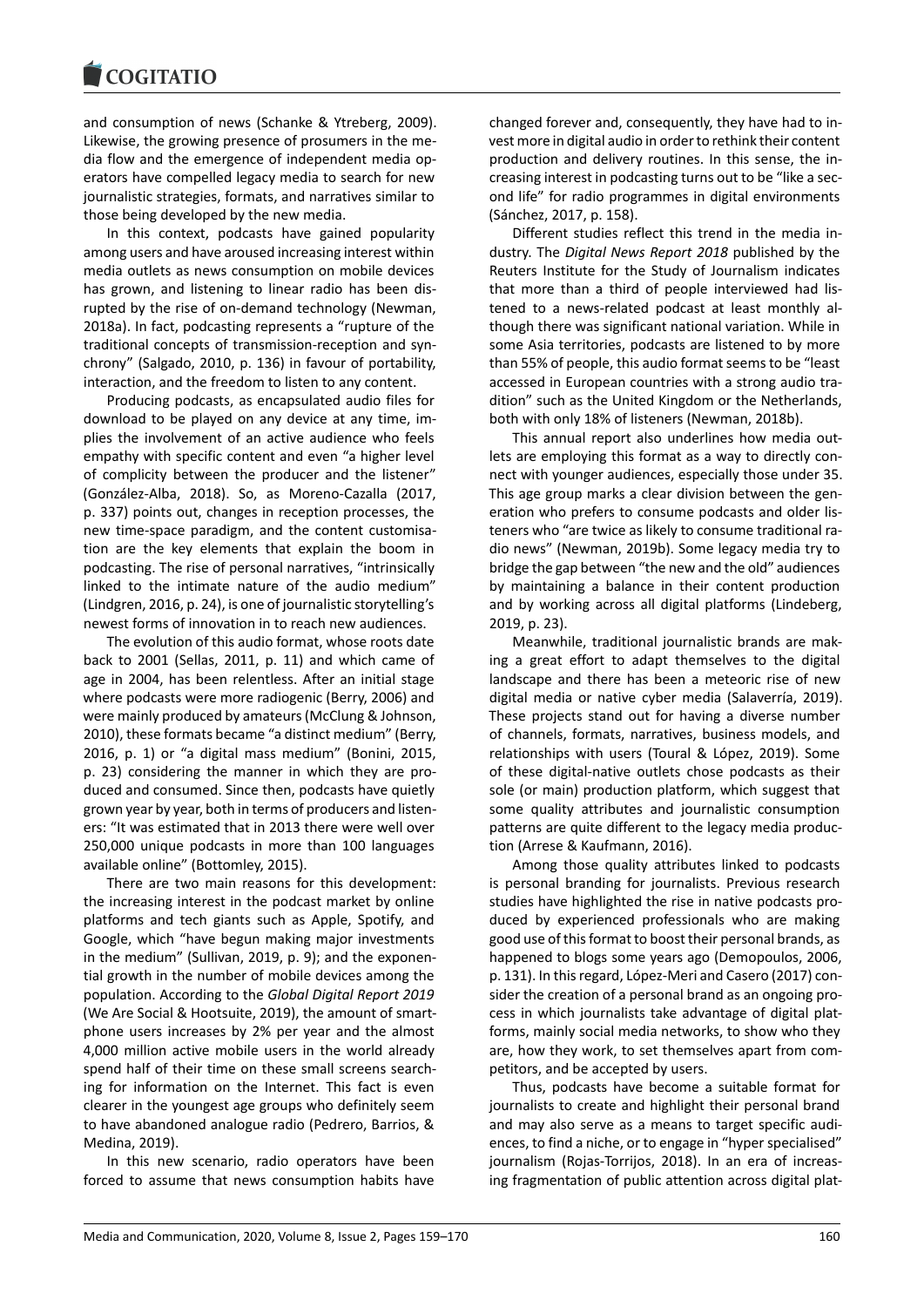forms (Masip, Ruiz-Caballero, & Suau, 2019; Webster & Ksiazek, 2012), news podcasts may respond to specific information needs of audience segments who are not being properly informed by the generalist media.

Some studies have examined the patterns and motivations of podcast users and indicate two trends. On the one hand, audiences, even young people, are listening to podcasts that entertain and inform (Newman, 2019b, p. 62). This may explain why publishers are making investments in news podcasts, popularised in 2017 following the success of *The Daily* by *The New York Times* (Verdier, 2018). News podcasts have been defined as "regularfrequency multi-platform and on-demand podcasts produced by big media outlets to provide daily coverage of general interest news in a short format that lasts about 3–25 minutes" (Pérez & Lus, 2019, p. 326) and represent an opportunity for those companies to develop innovative storytelling techniques, build audience habits, and consolidate their brands.

On the other hand, one of the main motivations of using podcasts instead of linear radio includes developing audience interest into specific topics. Apart from suggesting that entertainment is the major motivation to choose the digital audio (McClung & Johnson, 2010) and that music is the most consumed type of media content (Edison Research, 2019), podcasts are appealing to users because they are able to attend to the personal interests of each user (Newman, 2019b), such as leisure, food, health, technology, or sports (Newman, 2018b). As a consequence, the range of podcasts is as wide as it is diverse, which explains the rapid development of this format (Sellas, 2011, p. 28).

Considering these motivations, those native news podcasts that are focused on specific topics or niche products seek competitive advantage by reaching and taking care of target audiences and then by drawing the attention of advertisers or clients to become profitable.

For entrepreneurs and independent podcasts producers, the monetization of the news product is essential. However, there are still too many open questions around the implementation and the public acceptance of payment models in the podcast industry. While this model is well established in countries that have a long tradition in podcasting such as the United States or the United Kingdom (Newman & Gallo, 2019; Sellas, 2011), in other markets such as Spain this journalistic product probably needs more time. The number of podcasts that are financially viable is still an exception in this country (Rouco, 2019).

The production of quality content in podcasts, the potential for niche journalism in this format, the opportunities for entrepreneurs, and the harmonisation of all this with an adequate business model shapes an ongoing debate on a sector that still is in its development stage. It will, therefore, be necessary to address the study of concrete cases to analyse the viability and potential of native podcasts in journalism.

## **2. The Study**

Regarding this context, this article analyses the state of the art of native news podcasts launched in Latin America in recent years. In this research, we consider 'native' podcasts as those created solely for digital-only platforms and promoted by entrepreneurs or independent companies not associated with big media brands. Also, following the abovementioned authors Bonini (2015) and Berry (2016), we regard those news podcasts produced by audio-only or audio-first outlets as digital media themselves.

To this end, a multiple case study has been made to examine the way audio content is being used by new digital outlets in Spanish speaking countries. Although these markets still do not have the same level of development as in Anglo-Saxon countries, Latin America emerges as the area where the consumption of podcasts is growing faster. This is pointed out in the report published by Voxnest in the first quarter of 2019: Chile, Argentina, Peru, and Mexico, in this order, are the four countries with the highest predicted levels of podcast growth globally (Grey, 2019). This same report in 2018 highlighted a 13% yearon-year increase in the production of digital audio in Latin America and noted that Spanish language podcasts in are improving in quality and becoming more professional and diverse, thanks in part to the expansion of large platforms such as Spotify into the area (Voxnest, 2018).

Specific purposes of this comparative study include a sample of podcasts produced by thirteen emerging media platforms from eight countries registered in the directory of digital natives conducted by SembraMedia [\(https://www.sembramedia.org\)](https://www.sembramedia.org). This is a nonprofit organization dedicated to increasing the diversity and quality of Spanish language content by helping digital media entrepreneurs become more sustainable and successful. Since its foundation in 2015, SembraMedia has mapped the digital media ecosystem in Latin America, Spain, as well as the Spanish speaking news outlets in the United States, and has built a regional network made up of more than 800 new media.

Latin America is still an outlying area in journalism studies and, more specifically, in Anglo-Saxon academic journals, which have been criticised for the lack of racial, national, and ethnic diversity within their editorial boards, topics, and authors (Usher, 2019). Meanwhile, the Spanish-speaking subcontinent emerges as a land of opportunity for digital entrepreneurs who are playing an increasingly important role in terms of innovation in journalism (SembraMedia, 2017, p. 6).

### *2.1. Hypothesis and Objectives*

News native podcasts are still in an early phase of expansion and experimentation in Latin America and are an area of interest among entrepreneurs, who search for opportunities for profit within the media sector while the number of direct competitors is still low.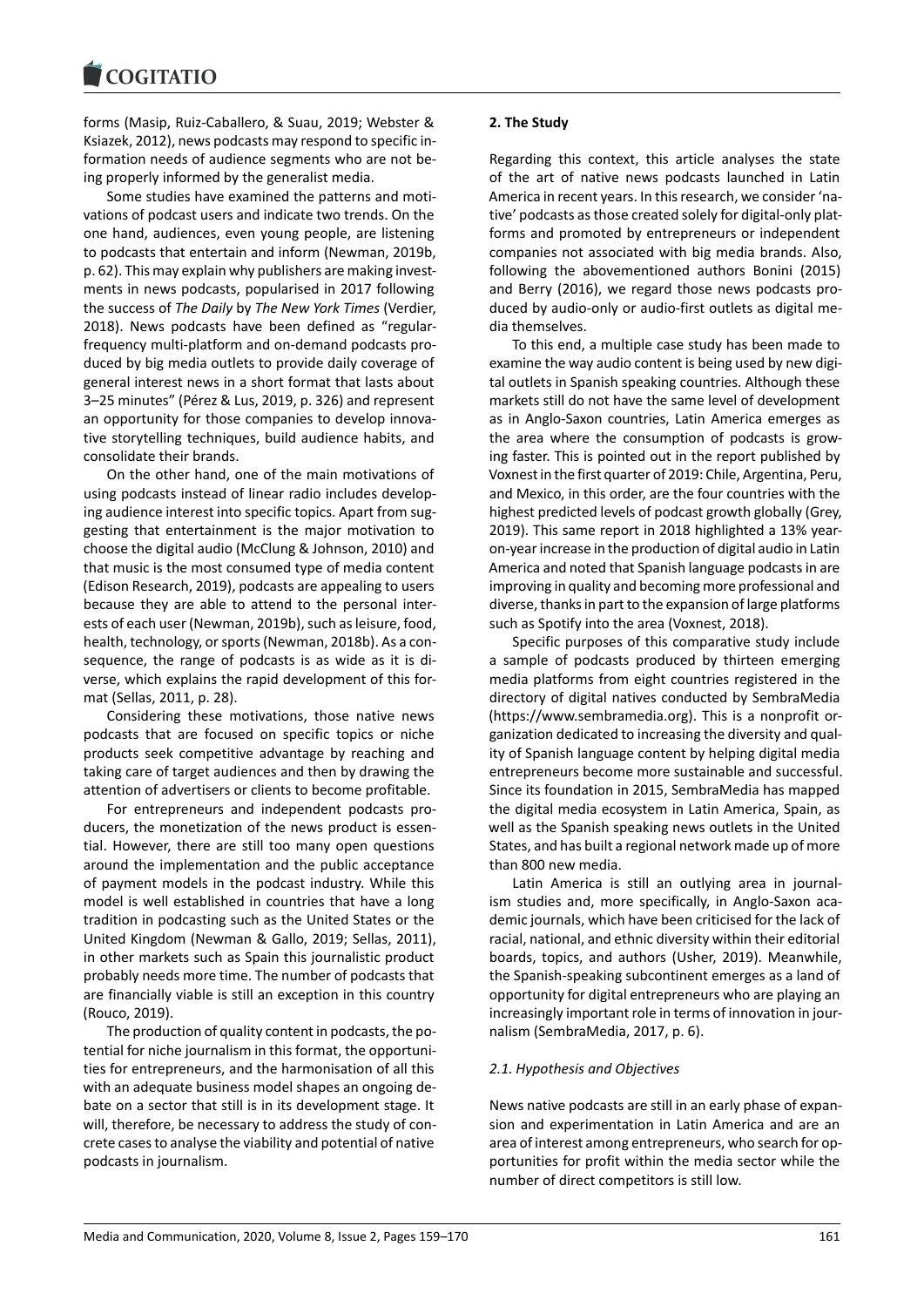With this hypothesis in mind, the objectives of this multiple case study are:

RO1: To understand and evaluate the relevance of the creation and development of podcasts in the new media ecosystem and to explore the degree of journalistic entrepreneurship reached by this audio platforms in Spanish language;

RO2: To know the strategic planning approaches adopted by the promoters of these emergent journalistic projects in connection with their business missions, their clients and competitors, as well as their value propositions associated with certain contents;

RO3: To analyse the potential of podcasts to boost journalists' personal brands and to move towards niche or hyper specialised journalism in the media industry;

RO4: To examine the main motivations that led entrepreneurs to produce news and other journalistic content in this audio format;

RO5: To know the major revenue sources of the Spanish-language native news podcasts that have become monetised and to explore their financial profitability in both short and medium-term scenarios.

# *2.2. Methodology*

We chose a qualitative case study design to respond to the research objectives. A case study design is applicable for identifying emerging themes and patterns as it enables the acquisition of rich and detailed data (Eisenhardt, 1989; Eisenhardt & Graebner, 2007; Miles & Huberman, 1994). Multiple cases are investigated to provide more accurate, generalisable, and robust results (Rowley, 2002; Yin, 2009) and provide a stronger foundation on which to build theories (Yin, 2009).

We chose companies from the SembraMedia database. This directory comprises a sum of 767 digital media (September 2019), although only 80 of them provide any sort of audio format. Finally, we identified which outlets used podcasts as their main or only platform to produce and disseminate news, and obtained a sample of 20 media. We contacted all of them, but only 13 responded to our requests (Table 1).

We truly believe that this sample is appropriate for the goals of this exploratory research. Previous case study research in Social Sciences accepts that the number of participants may range between a minimum of 4 and a maximum of 10 according to the degree of thoroughness in the exploration (Eisenhardt, 1989; Rowley, 2002). To better conduct an in-depth analysis and an extensive collection of data for any organisation it is even advisable to take a limited number of cases (Yin, 2009).

| Table 1. Native podcasts studied from SembraMedia database. |
|-------------------------------------------------------------|
|-------------------------------------------------------------|

| Name                   | Country            | Economic Aim | Length of Service | Other platforms                                                 |
|------------------------|--------------------|--------------|-------------------|-----------------------------------------------------------------|
| Revista 070            | Colombia           | Nonprofit    | >3 years          | Website                                                         |
| Coloquio               | Puerto Rico        | Nonprofit    | $>3$ years        | App, Facebook, Twitter, YouTube,<br>Vimeo                       |
| Parque Podcast         | Argentina          | Profit       | $2-3$ years       | Website, Facebook, Twitter                                      |
| Las Raras Podcast      | Chile              | Nonprofit    | >3 years          | Website, Facebook, Twitter,<br>YouTube, Vimeo                   |
| Libertarias            | Dominican Republic | Nonprofit    | $<$ 1 year        | Facebook, Radio online, Instagram                               |
| Wetoker                | Argentina          | Profit       | $>3$ years        | Website, Newsletter, Facebook,<br>Twitter, Instagram            |
| Los Puentes Digitales  | Spain              | Profit       | >3 years          | Website, App, Facebook, Twitter,<br>YouTube, Vimeo, Patreon     |
| Latitud 25             | Paraguay           | Profit       | >3 years          | Website, TV, Facebook, Radio online,<br>Twitter, YouTube, Vimeo |
| Akorde Podcast         | Colombia           | Profit       | >3 years          | Website, Blog, Newsletter,<br>Facebook, Radio online, Twitter   |
| Posta                  | Argentina          | Profit       | >3 years          | Website, Facebook, Twitter,<br>Instagram                        |
| Grupo Naranja Media    | Colombia           | Profit       | >3 years          | Blog                                                            |
| <b>Relato Nacional</b> | Chile              | Profit       | >3 years          | Website, Facebook, Twitter                                      |
| <b>UyCast</b>          | Uruguay            | Profit       | $1-2$ years       | Website, Facebook, Twitter, Blog,<br>Instagram                  |

Source: SembraMedia (2019).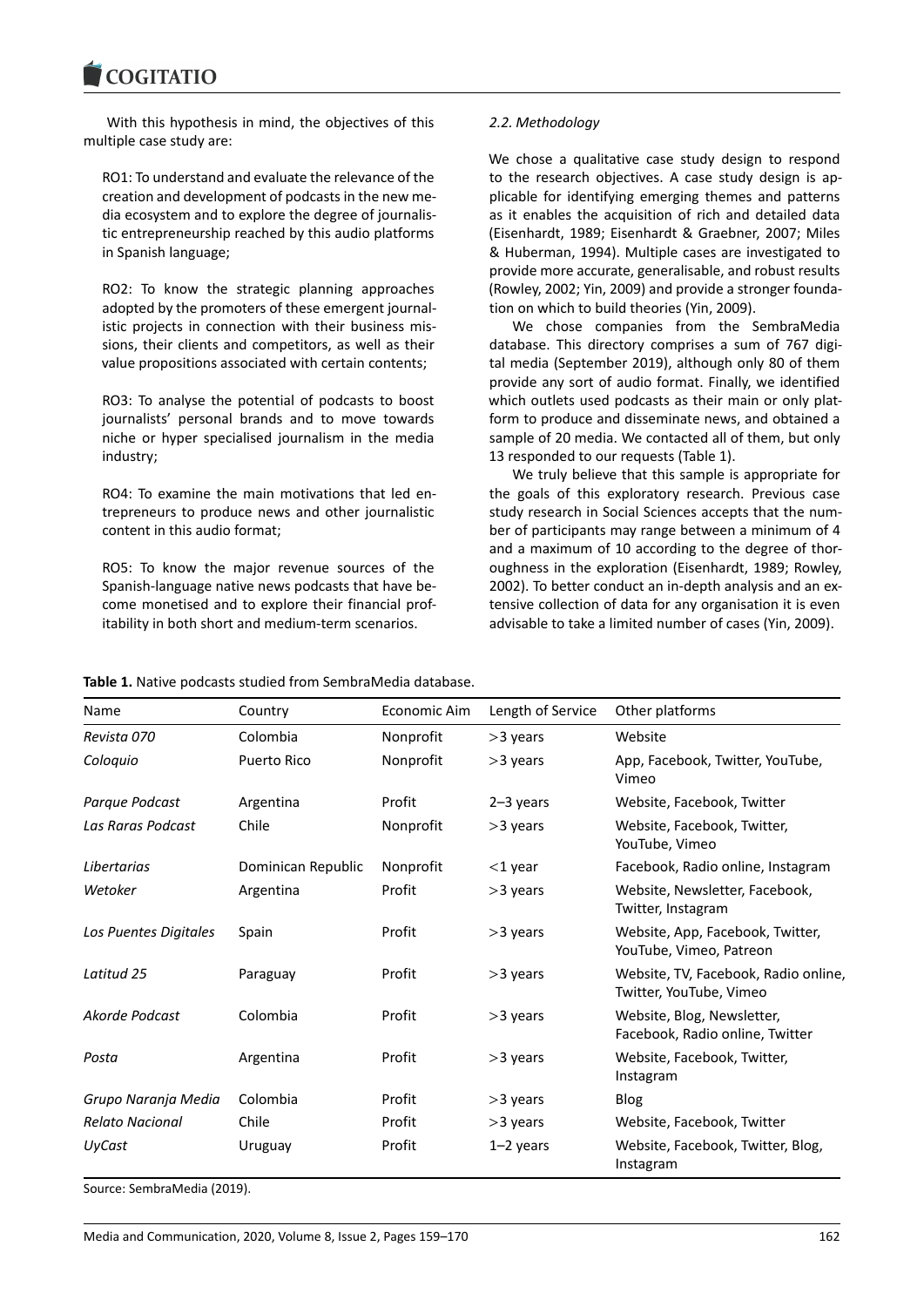As a matter of fact, case study samples do not exactly represent a concrete universe of participants, so that the results obtained will not show the validity of the statistical representativeness and, consequently, should not be extended as a general rule for an entire population. This approach involves understanding the characteristics of a phenomenon in its context in such a way that the analytical findings are more widely applicable (Hartley, 1994). Gummesson (2000) suggests that this qualitative method seeks to comprehend processes, to provide frameworks, and to identify driving forces rather than to determine exact cause-and-effect correlations.

We interviewed the podcast providers from the SembraMedia database. They were asked about their business missions, their clients and competitors, their value proposals associated with certain contents, and the main reasons that they chose to use podcasts.

Likewise, they received an online survey by email, later reinforced via telephone, Twitter, and Facebook. The closed-ended questions were intended to learn more about their business models, the monetisation of the projects, and, more specifically, expenditure items and revenue sources.

The information gathered from the answers in the interviews and the survey was finally completed with the lookup on the SembraMedia database and on the platforms of each project.

The fieldwork was conducted in 2019, between October and November. The qualitative information obtained has been handled with the data analytics software ATLAS.ti (version 8).

To develop a more accurate data analysis with ATLAS.ti, all the questions were categorised and codified. The function "wordcruncher" was applied to explore each category/question so as to identify the most commonly used terms and expressions in their replies. Any relevant word or phrase was automatically codified in a news process to compare the qualitative results. The coding system was built by combining codes derived from both theory and data analysis. The codes used in this research are the ones identifies in Figure 1.

### **3. Results**

The native news podcasts are still small in scale. None of the cases studied has been promoted just by one person. The average number of entrepreneurs is three people per podcast, with 44% being women. Regarding the staff, these projects have an average of 4.2 employees and a significant percentage of women (50%).

This last percentage may imply that the new media companies are making efforts to balance the participation of male and female reporters in the production of news. This fact becomes especially relevant in journalism, which is still a male-biased sector where women usually have difficulty gaining positions of responsibility within the companies (Caro-González, García-Gordillo, & Bezunartea, 2014; De Vuyst & Raeymaeckers, 2017; Djerf-Pierre, 2007).

Besides, the presence of female journalists in native podcasts is slightly higher than in the rest of the media entrepreneurships in Latin America, where only 40% of the founding members are women (SembraMedia, 2017, p. 9).

### *3.1. The Description of the Organisations*

First of all, the promoters of native podcasts were asked to give a brief description of their organisations. To describe a project is important to take into account the essential elements for any entrepreneur. As a general rule, they have to answer three questions: "What are we doing? For whom? And How?" (Caro-González, 2007, pp. 92–93).

The first question may result in two possible outcomes: the traditional product-oriented strategy, in which they basically explain the format; and the marketoriented approach, where they plan the project according to news demands from certain audiences. 11 out of the 13 studied media referred to the product—"creation, production, and delivery of podcasts" (Akorde Podcast interview)—while just 7 mentioned clients and their needs: "We seek to educate through the stories" (*Grupo Naranja Media* interview), or "to bridge the gap between



**Figure 1.** Conceptual map of codes. Source: Author's analysis.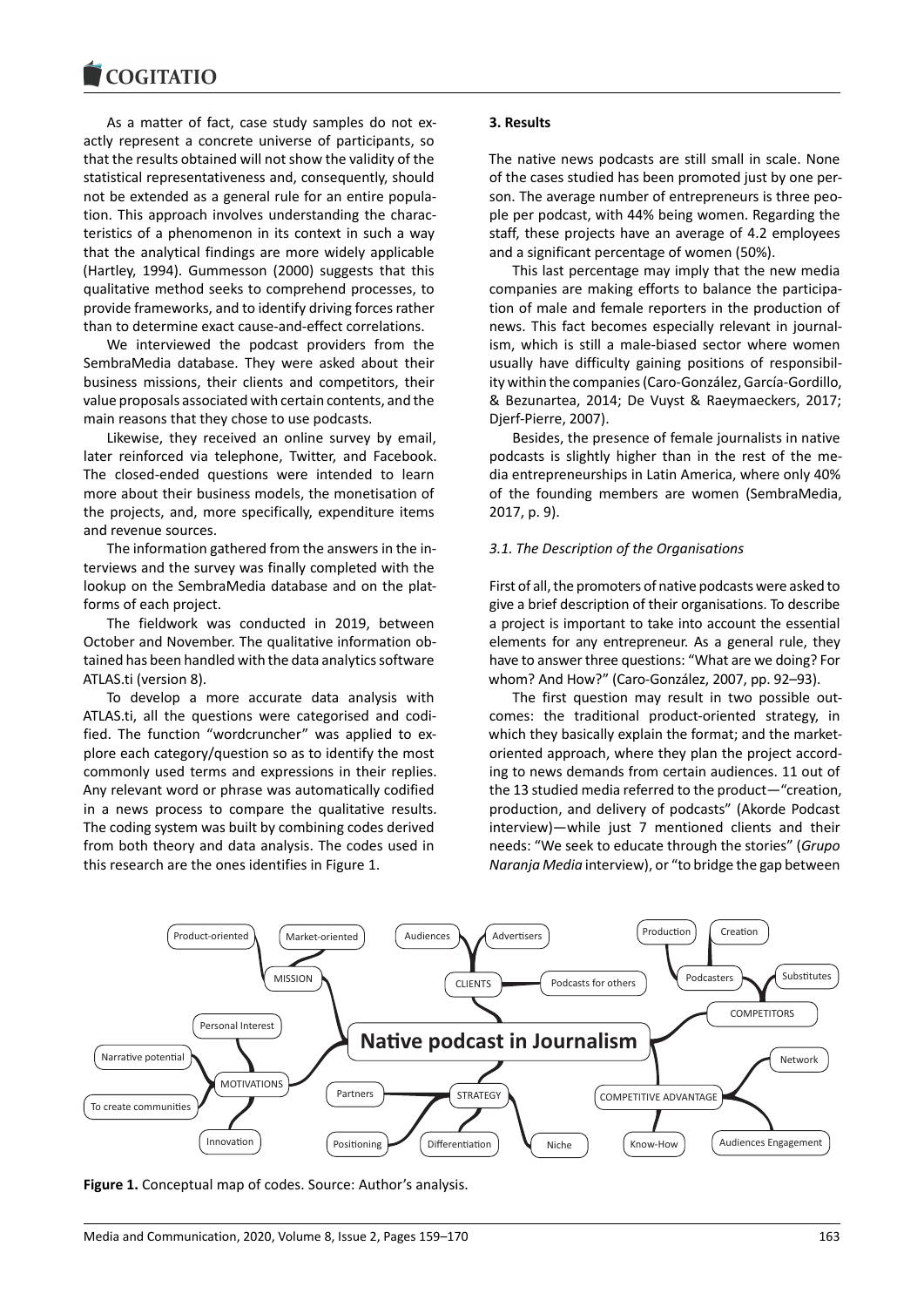academic research and new forms of storytelling in journalism practice" (*Revista 070* interview).

Concerning the 'For whom' question, 4 out of the 13 new media keep their clients in mind when they describe their projects, even profiling the different markets in which they operate: listeners, advertisers, and thirdparty production entities. *UyCast*, for instance, identifies "other media or organisations and original production for advertising companies" as clients (*UyCast* interview).

They also refer to basic intangible aspects such as the importance of the culture and values of the organisation. Just three of the projects underline that they create content from a new and independent approach: "Alternative information about politics, culture, gender, and news" (*Latitud 25* interview) or "against algorithms" (*Wetoker* interview).

Some of the promoters also include references to some distinguishing features of their projects, such as the geographical spread and the brand positioning: "We are the first podcast network in the city of Cordoba, Argentina" (*Parque Podcast* interview).

In general, these native podcasts are clearly more product-oriented and do not have meeting the specific news demands of their audiences as the main priority. The people interviewed explain what they do but not for whom they do it or why.

## *3.2. Clients*

The second open question addressed to the promoters was about their clients. 11 out the 13 cases mention their audiences as clients, 4 refer to advertising companies, and 5 specify other organisations for whom they produce podcasts.

The data they gather from their audiences are highly uneven. *Relato Nacional* provides information on their listeners by gender and age: "Gender: women 54%, men 44%. Age: 36% between 28 and 34 years old, 22% between 35 and 44, 21% between 23 and 27, 10% between 45 and 59, 9% between 18 and 22" (*Relato Nacional* interview). Nevertheless, other cases such as *Coloquio* do not yet have any data because it is not provided by their hosting platform.

In general, these native podcasts target young listeners, those aged up to 35. The highest level of detail in the definition of the audience comes from *Posta*: "It is gender-balanced, the core is between 25 and 35, mobile, permanently connected, online buyer, pay subscriber, niche consumer, willing to spend time on content they are keen on" (*Posta* interview).

Meanwhile, other projects observe that their audiences are being reshaped due to changes in the market caused by the expansion of Spotify in Latin America: "Since that arrival audiences have been growing, changing and becoming more diverse. This is why at this moment we need some more time to rethink our strategy and redefine our target audience" (*Wetoker* interview).

Regarding the advertising market, the projects do

not provide enough information to better identify and quantify their clients: "They are small brands that seek to differentiate themselves" (*Parque Podcats* interview) or "they match with our brand and audiences' values" (*Posta* interview). Five of these entrepreneurships state they do not have any advertisers.

Moreover, these new media provide podcast production services for organisations that want to take advantage of this format as part of their content strategy. These clients, ranging from university departments and NGO's to private companies, were identified in 5 out of 13 cases in this study.

### *3.3. Competitors*

The state of the competition is one of the key elements to estimate the probability of success of any new media. Likewise, it is a way to determine the extent to which this format commands the attention of entrepreneurs.

In this case study, despite the promoters' perception that, in general, there is a growing interest in the podcast format, promoters scarcely consider that they have competitors. In several cases, when referring to other podcast projects in their markets they state that they are not actually competitors but companies that use the same format to reach different targets: "Those projects found their own voice within this ecosystem so there are no direct competitors for us" (*Revista 070* interview); "there is not any podcast with our same approach" (*Coloquio* interview).

Some projects do mention other native podcasts although they do not explain how they compete against them in advertising resources and audiences. To name a few: *Radioambulante* (*Las Raras Podcast*); *Segmento radial* and *Podcast Insumisas* (*Libertarias*); *Posta Fm* and *Parque podcast* (*Wetoker*); *Convoy*, *Así como suena* and *Dixo* (*Puentes Digitales*); *El Surtidor*, *GEN* and *AAM* (*Latitud 25*); *Radio Ambulante* and *Las raras podcast*, *Caseritas*, *Café con Nata* and *Con la ayuda de mis Amikas*(*Relato Nacional*); *Polenta*, *Caramba* and *Dobcast* (*UyCast*). Besides, *Posta* and *UyCast* distinguish between production competitors and creation competitors.

However, those projects that do not mention their current competition have become aware of their potential competitors. More specifically, these projects see how there is an increasing number of traditional media outlets "that are breaking into the podcast market" and "even in some cases are the same ones to whom we supply with consultancy and other services" (*Posta* interview). *Grupo Naranja Media* considers the podcasts "major competitors are substitute products such as video or blogs because many companies still do not know the audio format well, or its advantages" (interview).

In other words and following Porter's (1980) "broad competitive scope" perspective, podcasting in Latin America is still at an early stage of development but, despite being a differentiated product in a sector with little internal rivalry, the audio format may attract some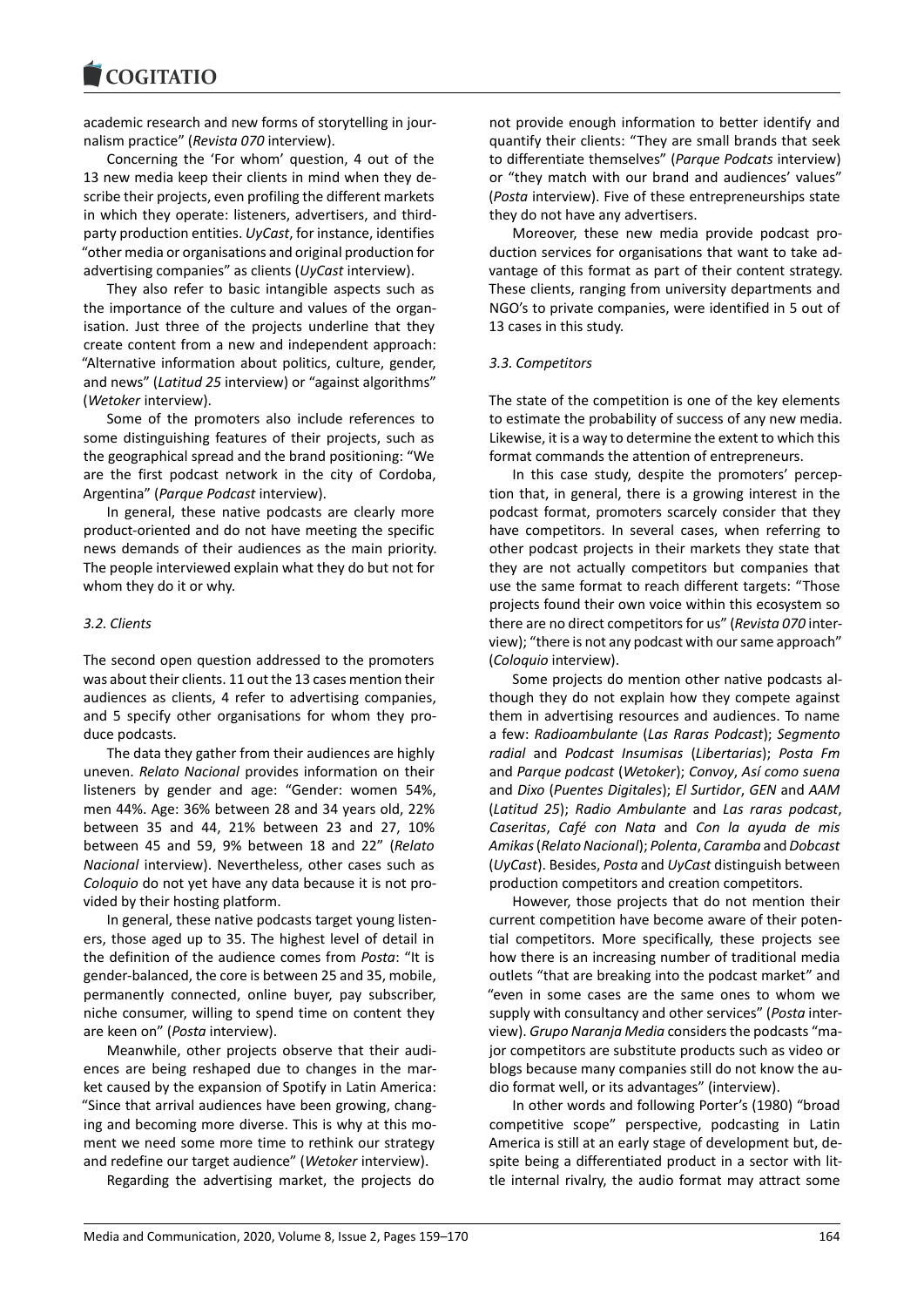# **COGITATIO**

competitive forces, such as new entrants and substitute products, into the market.

### *3.4. New Digital Media Advantages*

Once the podcast promoters identified their competitors, they had to explain the characteristics that help their value propositions attract the clients' attention.

Here the answers varied widely. Some of the entrepreneurs regard the strategic alliances and the relationships with clients as their main competitive advantage (*Revista 070*, *Wetoker* and *Latitud 25* interviews), while others emphasised the specific nature of the project and the niche marketing approach as their strengths (*Las Raras Podcast* and *Los Puentes Digitales* interviews). *UyCast*, for example, underlines "a better engagement with female audiences," while others refer to their brand positioning (*Posta* interview).

They also mention the added value their podcast provides to certain clients: "It helps create a personal brand and many stakeholders want to take part in this ecosystem to gain value" (*Wetoker* interview).

Finally, some podcast promoters consider that their strengths are internal aspects related to quality and production processes (*Relato Nacional* interview). For instance, *Grupo Naranja Media* refers to "the expertise in a narrative that ensures an audience retention rate higher than 70%, the understanding of the format and the harnessing its advantages to enhance our show" (interview).

Other competitive advantages come from their own staff: the know-how and the professional experience (*Los Puentes Digitales* and *UyCast* interviews) or their staff's multidisciplinary education including journalism, technology, and marketing (*Akorde Podcast* and *Posta* interviews).

### *3.5. Why Podcasting?*

The next question intended to find out the reasons why these entrepreneurs decided to produce podcast content. According to their answers, we identify some intrinsic and extrinsic motivations.

In the first answers, some promoters admit they chose this audio format as a consequence of their personal interest (*Revista 070* and *Wetoker* interviews), while the second answers indicate external aspects that acted as incentives for them, such as trends in the media industry. Some entrepreneurs declare they produce podcasts because it's a new format and it means innovation (*Coloquio* and *Las Raras Podcast* interviews).

The most frequent motivation has to do with the narrative potential of podcasts:

- "To explain—without impoverishing—complex issues" (*Revista 070* interview);
- "Versatility, production facilities, adaptability, on-demand nature, gratuity and easy delivery" (*Parque Podcast* interview);
- "To connect feature written stories with the radio world" (*Relato Nacional* interview);
- "This format is the future for the new opportunities it offers" (*Wetoker* interview);
- "To reach depth in an entertaining manner in a wide variety of topics" (*Grupo Naranja Media* interview).

Last but not least, there are some motivations determined by the media market: Podcasts are used because the number of people who listen to this format is growing and, consequently, is an opportunity for them to reach wider audiences (*Libertarias* and *Posta* interviews) or to create communities and interact with clients (*Los Puentes Digitales* and *Latitud 25* interviews).

## *3.6. Business Models*

Hereafter, the promoters of the new audio platforms were asked about the relevance of certain revenue sources and expenditure items. For this question, we employed a Likert-type scale to offer the respondents five possible quantitative values to weight the importance of income and expenses involved in their respective projects. An average of each revenue source and expenditure item was calculated from the total sum of replies.

For instance, in the case of 'sponsorship' (Table 2), the 13 podcasters gave the following values: 1, 2, 1, 2, 1, 3, 1, 5, 3, 1, 4, 4, 4. The resulting average is 2.46 and the sum of all revenues sources values is 30.49. Consequently, the real importance of revenue sources is at a rate of 8%.

These answers highlight which streams are key to success in these projects.

| Revenue Source                 | Importance (%) |
|--------------------------------|----------------|
| Content production for clients | 12%            |
| Sponsored content              | 8%             |
| Sponsorship                    | 8%             |
| Consulting services            | 8%             |
| Advertising                    | 8%             |
| Subscriptions                  | 7%             |
| Foundations and grants         | 7%             |
| <b>Training services</b>       | 6%             |
| Donations                      | 6%             |
| Events                         | 6%             |
| Crowdfunding                   | 5%             |
| Profitable memberships         | 5%             |
| Content syndication            | 4%             |
| E-commerce                     | 4%             |
| Government funds               | 4%             |
| Pay-per-use                    | 3%             |
|                                | 100%           |

Source: Author's analysis.

#### **Table 2.** Revenue sources.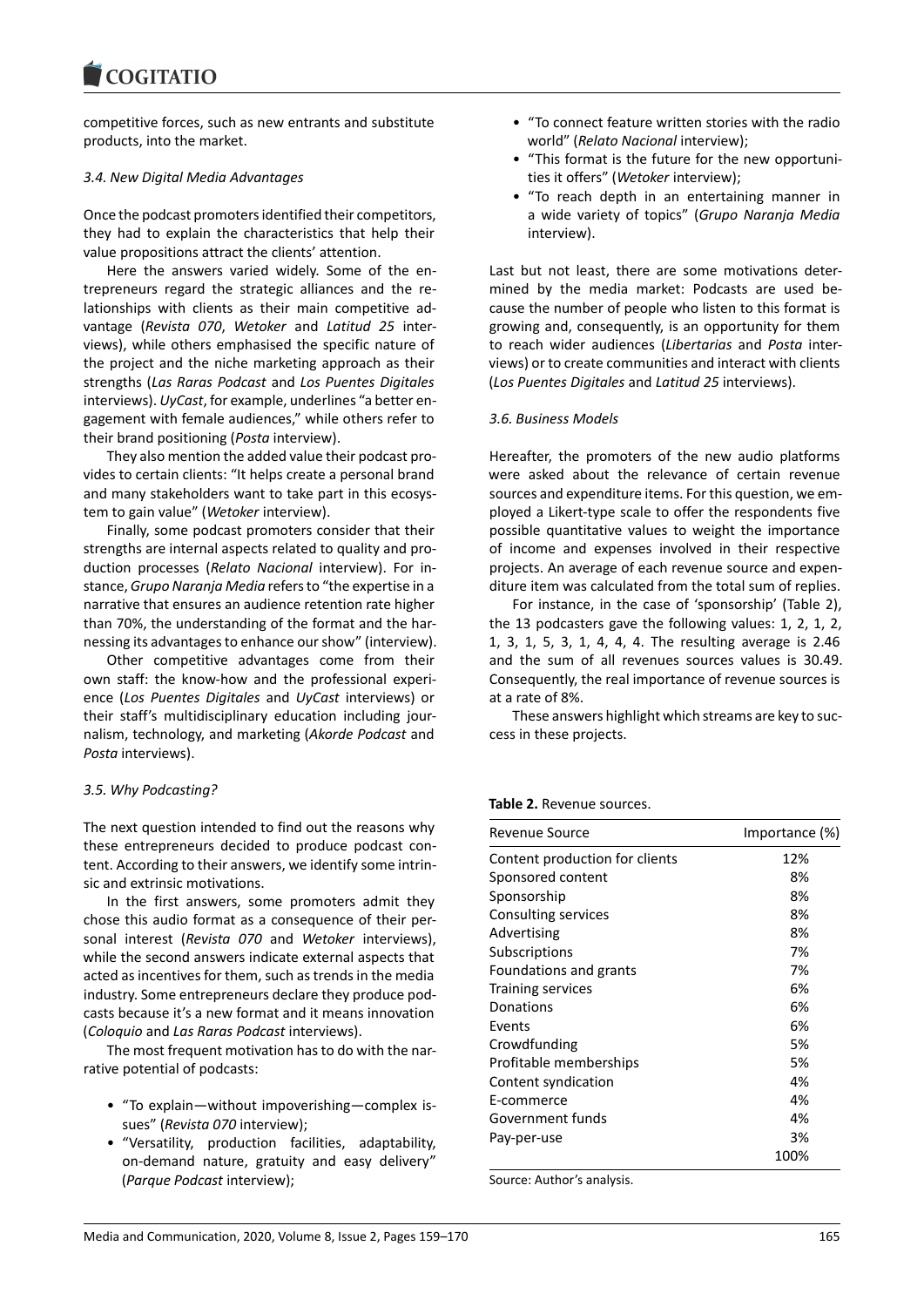Remarkably, content production for clients, in general, is the main revenue source in the cases studied (Table 2). Six out of the 13 promoters regard this item as their first priority. So, the monetisation of these podcasts is achieved by creating content for private companies or public organisations. The other major revenue sources, in order of importance, are sponsored content, sponsorships, consulting services, and advertising. It can be noted that these new media might run into financial difficulty if they were only able to rely on direct contributions from the audiences (subscriptions, memberships or crowdfunding). It is also noteworthy that these audio platforms need to diversify their incomes to survive.

To supplement the results of the study, the podcasters interviewed were asked to indicate the importance of the different expenditure items in their organisations. Table 3 shows that the largest item of expenditure is the staff and their salaries, ahead of financial costs and the use of digital technologies (network servers and software).

**Table 3.** Types of expenses.

| Types of Expenses                      | Importance (%) |
|----------------------------------------|----------------|
| <b>Salaries</b>                        | 17%            |
| Financial costs                        | 15%            |
| Network servers                        | 14%            |
| Software                               | 12%            |
| Others                                 | 12%            |
| Electricity, water, and other supplies | 11%            |
| Office rental                          | 11%            |
| Depreciation of equipment              | 10%            |
|                                        | 100%           |
|                                        |                |

Source: Author's analysis.

Finally, the ratio of revenue to expense leads us to ask about the profitability of these projects. As shown in Figure 2, the podcasters interviewed consider their respective platforms as being either already prof-



**Figure 2.** In what period of time do you think your podcast will become profitable? Source: Author's analysis.

itable (31%), or likely to become a lucrative business in the short- (15%) or medium-term (54%).

### **4. Discussion and Conclusions**

The results of this case study confirm the abovementioned hypothesis: News native podcasts are still in an early phase of expansion and experimentation in Latin America, are a field of interest among entrepreneurs, are small in scale, and they are searching for business opportunities, new relationships with audiences, and strategic alliances with clients.

Moreover, the findings respond to our five research objectives. First, to understand and explore the degree of journalistic entrepreneurship reached by podcast projects in Latin America (RO1), results show that these news audio products provided by independent media outlets are in an early stage of development in the subcontinent. In the case of podcasts taken from the SembraMedia database (2019), 60% of the projects were founded after 2014 and 92% were created after 2010. Even so, the audio-only or audio-first news outlets only represent a mere 10% in this directory.

Likewise, news podcasting generates interest from journalistic entrepreneurs who search for opportunities to profit from the media sector while the number of direct competitors is still small. In this regard, findings also provide a greater understanding of the strategic planning approaches adopted by the promoters of these emergent journalistic projects regarding their business missions, their clients, and competitors (RO2).

The promoters of these new media highlight that these audio platforms are more oriented to the full exploitation of the narrative and innovative possibilities of this audio format and do not have responding to their target audiences' needs as their main priority. This fact suggests that further business training for entrepreneurial journalists may be necessary so that they can make their projects focused more on the examination of news opportunities in targeted audiences than in the use of new technologies. Fulfilment of the audiences' unmet needs is likely to occur irrespective of the medium or format employed to appeal to them.

Interestingly, three of these projects regard themselves as 'alternative media,' producing content especially addressed to minorities and covering topics and issues that are usually ignored by traditional media.

Besides, it is clear for the Latin American podcast providers that their audience is young, as observed by Newman (2019b). Despite this assumption, the strategic planning approaches adopted by these media exhibit a general lack of knowledge concerning their main target groups. This situation may impede not only their design and implementation of any news service but also their ability to reach advertisers and other clients.

These digital media assume they benefit from two advantages that distinguish them from competitors: occupying a market niche or offering a news service with a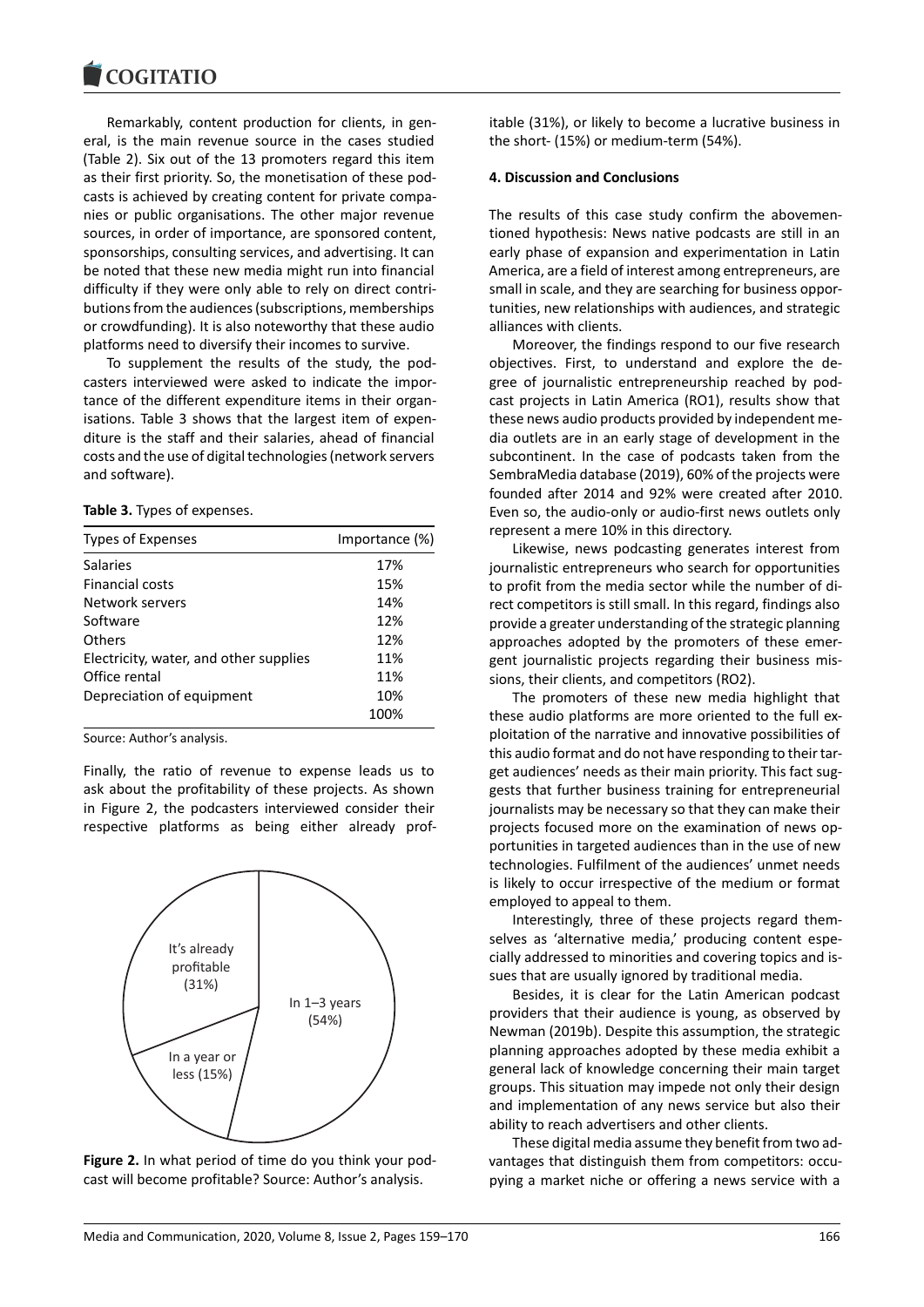

unique approach. In general, they perceive that there is a low level of competition.

To analyse the potential of podcasts to boost a journalists' personal brand (RO3), it should be noted that none of the media outlets studied have been promoted just by one person. Thus, from this research, we cannot establish a direct connection between podcasting and the potential of this emergent medium to expand a journalists' personal brand. This is probably due to the fact that such professional podcasting involves greater technical complexity and more investment in technical equipment and, as a result, it may require the participation of a number of professionals.

In accordance with Toural and López (2019), the digital media outlets in this research use a combination of platforms to produce and disseminate news. The most frequently employed are Facebook and Twitter, followed by Instagram, YouTube, mobile apps, and newsletters.

The results of this study also point out some of the motivations that led entrepreneurs to news podcast production (RO4). While this audio format generates interest for its potential to innovate in narratives (Lindgren, 2016; Pérez & Lus, 2019) or the opportunity to reach younger audiences, the promoters appear not to have considered all of the aspects outlined by scholars such as portability and synchrony (Salgado, 2010). On the contrary, they consider podcasts as having the potential to build new relationships with audiences by generating communities (González-Alba, 2018).

Regarding their business models and the chances of monetisation (RO5), the podcasters emphasized the relevance of diversifying revenue sources in order to ensure the viability of their entrepreneurships. Among the variety of ways these news media have found to monetise themselves, content production for clients (private companies or public institutions) is particularly important.

This result contrasts with the survey conducted by SembraMedia (2016) among digital media registered in its database. That study concluded that the main revenue sources for the new journalistic projects in Latin America were banners, native adverts or sponsored content, and consulting and training services. However, the monetisation of podcasts via subscriptions still seems to be difficult. This revenue source ranks in the sixth position according to the promoters' responses.

As usual in media companies, salaries earned by employees represent the most important expenditure item for these Latin American journalistic projects. It is encouraging that the podcasters interviewed consider their media are already profitable or may become lucrative within three years. This variety of income-generating activities may serve as a safeguard for these new media that have started to discover podcasts as a route to make journalism more profitable.

This article sheds light on news podcasting in Latin America which has been an underexplored area in journalism studies. It also outlines some editorial approaches and business models of audio digital media registered

in the main directory of digital natives in the subcontinent to better understand an emerging phenomenon in Spanish-speaking markets.

However, some limitations of this study must be acknowledged. The first is related to the sample size. The reduced number of units of analysis makes it difficult to generalise the results, although the main goal of this case study is to provide key elements to explain a new and complex phenomenon.

The second limitation is a consequence of the geographic distance and the lack of physical accessibility to participants in the study. This prevented us from holding face-to-face interviews with entrepreneurial journalists to be able to carry out a more thorough analysis and gain in-depth knowledge about the research topic.

Further research is needed to better understand the emergent production and consumption of news podcasts in Latin American markets. On the one hand, this article will be complemented with an additional sub-study of the contents of each podcast provider in order to explore and compare their characteristics such as formats, topics, frequencies, and production routines. On the other hand, this research will need to be updated in three years since the digital media companies analysed assert they already are, or are going to be, profitable by the end of this period. Thus, further research will verify the evolution of these journalistic entrepreneurships and their strategic approaches.

# **Acknowledgments**

The authors would like to thank anonymous reviewers for their valuable feedback and suggestions.

## **Conflict of Interests**

The authors declare no conflict of interests.

### **References**

- Arrese, A., & Kaufmann, J. (2016). Legacy and native news brands online: Do they show different news consumption patterns? *International Journal on Media Management*, *18*(2), 75–97. [https://doi.org/](https://doi.org/10.1080/14241277.2016.1200581) [10.1080/14241277.2016.1200581](https://doi.org/10.1080/14241277.2016.1200581)
- Berry, R. (2006). Will the iPod kill the radio star? Profiling podcasting as radio. *Convergence: The International Journal of Research into New Media Technologies*, *12*(2), 143–162.
- Berry, R. (2016). Podcasting: Considering the evolution of the medium and its association with the word 'radio.' *Radio Journal: International Studies in Broadcast & Audio Media*, *14*(1), 7–22. [https://doi.org/10.1386/](https://doi.org/10.1386/rjao.14.1.7_1) [rjao.14.1.7\\_1](https://doi.org/10.1386/rjao.14.1.7_1)
- Bonini, T. (2015). The "second age" of podcasting: Reframing podcasting as a new digital mass medium. *Quaderns del CAC*, *41*(18), 21–30.

Bottomley, A. J. (2015). Podcasting: A decade in the life of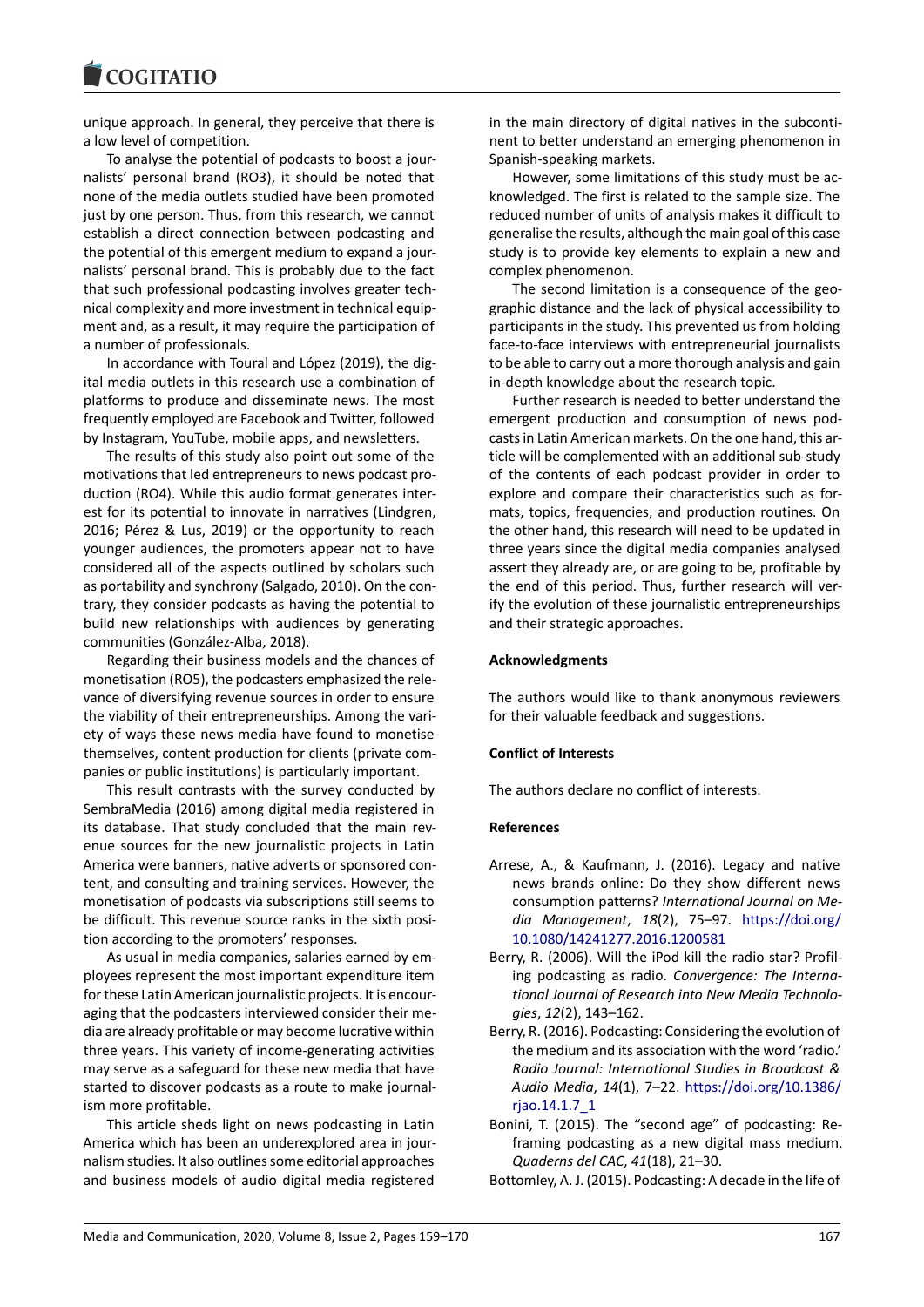a "new" audio medium: Introduction. *Journal of Radio & Audio Media*, *22*(2), 164–169. [https://doi.org/](https://doi.org/10.1080/19376529.2015.1082880) [10.1080/19376529.2015.1082880](https://doi.org/10.1080/19376529.2015.1082880)

- Cabrera, M., Codina, L., & Salaverría, R. (2019). Qué son y qué no son los nuevos medios. 70 visiones de expertos hispanos [What is new media? The views of 70 Hispanic experts]. *Revista Latina de Comunicación Social*, *74*, 1506–1520. Retrieved from [https://dadun.](https://dadun.unav.edu/handle/10171/58737) [unav.edu/handle/10171/58737](https://dadun.unav.edu/handle/10171/58737)
- Caro-González, F. J. (2007). *Gestión de empresas informativas* [Managing media companies]. Madrid: McGraw-Hill.
- Caro-González, F. J., García-Gordillo, M. M., & Bezunartea, O. (2014). Women and the press: Why so few women read newspapers. *Estudios sobre el Mensaje Periodístico*, *20*(2), 987–1002. [https://doi.org/](https://doi.org/10.5209/rev_ESMP.2014.v20.n2.47045) [10.5209/rev\\_ESMP.2014.v20.n2.47045](https://doi.org/10.5209/rev_ESMP.2014.v20.n2.47045)
- Demopoulos, T. (2006). *What no one ever tells you about blogging and podcasting: Real-life advice from 101 people who successfully leverage the power of the blogosphere*. Chicago, IL: Kaplan Pub.
- De Vuyst, S., & Raeymaeckers, K. (2017). Is journalism gender e-qual? A study of the gendered accumulation and evaluation of digital capital in journalism. *Digital Journalism*, *7*(5), 554–570. [https://doi.org/](https://doi.org/10.1080/21670811.2017.1369357) [10.1080/21670811.2017.1369357](https://doi.org/10.1080/21670811.2017.1369357)
- Djerf-Pierre, M. (2007). The gender of journalism: The structure and logic of the field in the twentieth century. *Nordicom Review*, *28*, 81–104.
- Edison Research. (2019). The podcasts consumer. *Edison Research*. Retrieved from [https://www.](https://www.edisonresearch.com/the-podcast-consumer-2019) [edisonresearch.com/the-podcast-consumer-2019](https://www.edisonresearch.com/the-podcast-consumer-2019)
- Eisenhardt, K. M. (1989). Building theories from case study research*. Academy of Management Review*, *14*(4), 532–550. <https://doi.org/10.2307/258557>
- Eisenhardt, K. M., & Graebner, M. (2007). Theory building from cases: Opportunities and challenges. *Academy of Management Journal*, *50*(1), 25–32. <https://doi.org/10.5465/amj.2007.24160888>
- González-Alba, J. A. (2018). El auge del pódcast como nueva narrativa periodística [The boom of podcasting as a new narrative in journalism]. *Cuadernos de Periodistas*, *2018*(37), 85–99.
- Grey, G. (2019). *Top growing podcasting countries*. *Voxnest*. Retrieved from [https://blog.voxnest.com/](https://blog.voxnest.com/top-growing-podcasting-countries-march-2019) [top-growing-podcasting-countries-march-2019](https://blog.voxnest.com/top-growing-podcasting-countries-march-2019)
- Gummesson, E. (2000). *Qualitative methods in management research*. London: Sage
- Harlow, S., & Salaverría, R. (2016). Regenerating journalism: Exploring the "alternativeness" and "digitalness" of online-native media in Latin America. *Digital Journalism*, *4*(8), 1001–1019. [https://doi.org/](https://doi.org/10.1080/21670811.2015.1135752) [10.1080/21670811.2015.1135752](https://doi.org/10.1080/21670811.2015.1135752)
- Hartley, J. (1994). Case studies in organisational research. In C. Cassell & G. Symon (Eds.), *Qualitative methods in organisational research* (pp. 208–229). London: Sage.
- Jenkins, H., Ford, S., & Green, J. (2015). *Cultura trans-*

*media: La creación del contenido y valor en una cultura en red* [Transmedia culture: Creating content and value in a networked culture]. Barcelona: Gedisa.

- Lindeberg, A. (2019). *So you have a podcast? What broadcasters and newspapers are doing with new forms of audio*. Oxford: Reuters Institute for the Study of Journalism.
- Lindgren, M. (2016). Personal narrative journalism and podcasting. *Radio Journal: International Studies in Broadcast & Audio Media*, *14*(1), 23–41. [https://doi.](https://doi.org/10.1386/rjao.14.1.23_1) [org/10.1386/rjao.14.1.23\\_1](https://doi.org/10.1386/rjao.14.1.23_1)
- López-Meri, A., & Casero, A. (2017). Las estrategias de los periodistas para la construcción de una marca personal en Twitter: Posicionamiento, curación de contenidos, personalización y especialización [Journalists' strategies to build a personal brand on Twitter: Positioning, content curation, personalisation and specialisation]. *Mediterranean Journal of Communication*, *8*(1), 59–73. [http://dx.doi.org/10.14198/](http://dx.doi.org/10.14198/MEDCOM2017.8.1.5) [MEDCOM2017.8.1.5](http://dx.doi.org/10.14198/MEDCOM2017.8.1.5)
- Masip, P., Ruiz-Caballero, C., & Suau, J. (2019). Active audiences and social discussion on the digital public sphere. Review article. *El Profesional de la Información*, *28*(2), 1–40. [https://doi.org//10.3145/epi.2019.](https://doi.org//10.3145/epi.2019.mar.04) [mar.04](https://doi.org//10.3145/epi.2019.mar.04)
- McClung, S., & Johnson, K. (2010). Examining the motives of podcasts users*. Journal of Radio & Audio Media*, *17*(1), 82–95. [https://doi.org/10.1080/](https://doi.org/10.1080/19376521003719391) [19376521003719391](https://doi.org/10.1080/19376521003719391)
- Miles, M., & Huberman, A. M. (1994). *Qualitative data analysis* (2nd ed.). Beverly Hills, CA: Sage.
- Moreno-Cazalla, L. (2017). Podium podcast, cuando el podcasting tiene acento español [Podium podcast, when Podcasting has Spanish accent]. *Prisma Social: Revista de Investigación Social*, *2017*(18), 334–364.
- Newman, N. (2018a). *The future of voice and the implications for news*. Oxford: Reuters Institute for the Study of Journalism.
- Newman, N. (2018b). Podcasts and new audio strategies? In N. Newman, R. Fletcher, A. Kalogeropoulos, D. A. Levy, R. & Kleis-Nielsen (Eds.), *Digital news report 2018* (pp. 54–57). Oxford: Reuters Institute for the Study of Journalism.
- Newman, N. (2019b). Podcasts: Who, what, why, and where. In N. Newman, R. Fletcher, A. Kalogeropoulos, D. A. Levy, R. & Kleis-Nielsen (Eds.), *Digital news report 2019* (pp. 60–64). Oxford: Reuters Institute for the Study of Journalism.
- Newman, N., & Gallo, N. (2019). *News podcasts and the opportunities for publishers*. Oxford: Reuters Institute for the Study of Journalism.
- Pavlik, J. V. (2001). *Journalism and new media*. New York, NY: Columbia University Press.
- Pedrero, L. M., Barrios, A., & Medina, V. (2019). Teenagers, smartphones and digital audio consumption in the age of Spotify. *Comunicar*, *27*(60), 103–112. <https://doi.org/10.3916/C60-2019-10>
- Pérez, M. P. M.-C., & Lus, E. (2019). El éxito de los pod-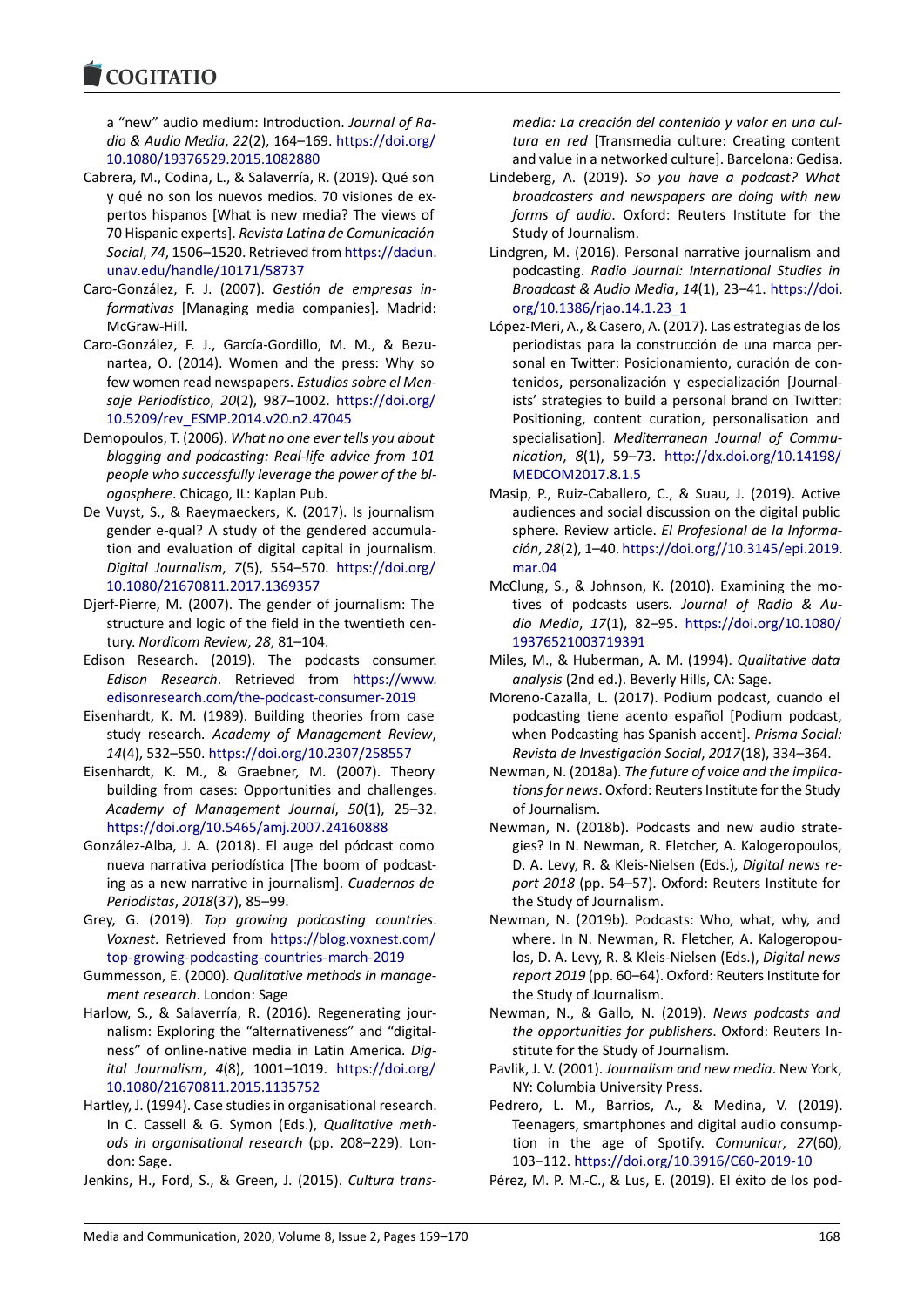casts de noticias y su impacto en los medios de comunicación digital [Daily news podcasts success and their impact on digital media]. *Miguel Hernández Communication Journal*, *10*(2), 323–340. Retrieved from [http://rev.innovacionumh.es/index.php?](http://rev.innovacionumh.es/index.php?journal=mhcj&page=article&op=view&path%5B%5D=314) [journal=mhcj&page=article&op=view&path%5B%](http://rev.innovacionumh.es/index.php?journal=mhcj&page=article&op=view&path%5B%5D=314) [5D=314](http://rev.innovacionumh.es/index.php?journal=mhcj&page=article&op=view&path%5B%5D=314)

- Porter, M. (1980). *Competitive strategy: Techniques for analyzing industries and competitors*. New York, NY: Free Press.
- Quinn, S. (2006). *Convergent journalism: The fundamentals of multimedia reporting*. New York, NY: Peter Lang.
- Rojas-Torrijos, J. L. (2018). El potencial del podcast como formato para un periodismo deportivo hiperespecializado o de nicho [Podcasting potential as a format for a hyperspecialised and niche sports journalism]. *Periodismo Deportivo de Calidad*. Retrieved from [http://](http://periodismodeportivodecalidad.blogspot.com/2018/11/el-potencial-del-podcast-como-formato.html) [periodismodeportivodecalidad.blogspot.com/2018/](http://periodismodeportivodecalidad.blogspot.com/2018/11/el-potencial-del-podcast-como-formato.html) [11/el-potencial-del-podcast-como-formato.html](http://periodismodeportivodecalidad.blogspot.com/2018/11/el-potencial-del-podcast-como-formato.html)
- Rouco, F. (2019). Vivir del podcasting en España es posible pero también excepcional [Living on podcasting in Spain is possible but it remains the exception]. *Revista Telos*. Retrieved from [https://](https://telos.fundaciontelefonica.com/vivir-del-podcasting-en-espana-es-posible-pero-tambien-excepcional) [telos.fundaciontelefonica.com/vivir-del-podcasting](https://telos.fundaciontelefonica.com/vivir-del-podcasting-en-espana-es-posible-pero-tambien-excepcional)[en-espana-es-posible-pero-tambien-excepcional](https://telos.fundaciontelefonica.com/vivir-del-podcasting-en-espana-es-posible-pero-tambien-excepcional)
- Rowley, J. (2002). Using case studies in research. *Management Research News*, *25*(1), 16–27. [https://doi.](https://doi.org/10.1108/01409170210782990) [org/10.1108/01409170210782990](https://doi.org/10.1108/01409170210782990)
- Salaverría, R. (2019). Digital journalism. In T. P. Vos & F. Hanusch (Eds.), *The international encyclopedia of journalism studies* (pp. 453–463). Hoboken, NJ: Wiley-Blackwell. [https://doi.org/10.1002/](https://doi.org/ 10.1002/9781118841570.iejs0189) [9781118841570.iejs0189](https://doi.org/ 10.1002/9781118841570.iejs0189)
- Salaverría, R., & Negredo, S. (2013). Caracterización de los cibermedios nativos digitales [Characterisation of native digital media]. In M. A. Cabrera (Ed.), *Evolución de los cibermedios: De la convergencia digital a la distribución multiplataforma* [Evolution of digital media: From digital convergence to multi-platform distribution] (pp. 175–180). Madrid: Fragua.
- Salgado, C. (2010). Presencia, innovación y estrategias de producción de los podcasting en la radio pública y privada a través de su convergencia multimedia [Presence, innovation and podcasting production strategies in public and commercial radio through multimedia convergence]. In C. M. Herreros (Ed.), *Desarrollos del periodismo en internet* [Developments in online journalism] (pp. 128–146). Zamora: Comunicación Social.
- Sánchez, C. (2017). Tendencias y formatos en la radio actual [Trends and formats in the current radio]. In J. L. Rojas Torrijos (Ed.), *Periodismo deportivo de manual*

[Sports journalism essentials] (pp. 157–180). Valencia: Tirant Humanidades.

- Schanke, V. S., & Ytreberg, E. (2009). Working notions of active audiences: Further research on the active participant in convergent media industries. *Convergence: The International Journal of Research into New Media Technologies*, *15*(4), 383–390. [https://](https://doi.org/10.1177/1354856509342339) [doi.org/10.1177/1354856509342339](https://doi.org/10.1177/1354856509342339)
- Sellas, T. (2011). *El podcasting: La (r)evolución sonora* [Podcasting: The audio (r)evolution]. Barcelona: UOC.
- SembraMedia. (2016). En busca de la sustentabilidad [In search of sustainability]. *SembraMedia*. Retrieved from [http://data.sembramedia.org/modelos-de](http://data.sembramedia.org/modelos-de-negocios/?lang=es)[negocios/?lang=es](http://data.sembramedia.org/modelos-de-negocios/?lang=es)
- SembraMedia. (2017). Inflection point. Impact, threats, and sustainability. *SembraMedia*. Retrieved from <http://data.sembramedia.org>
- SembraMedia. (2019). SembraMedia database. *Sembra-Media*. Retrieved from <http://data.sembramedia.org>
- Sullivan, J. L. (2019). The platforms of podcasting: Past and present. *Social Media + Society*, *5*(4), 1–12. <https://doi.org/10.1177/2056305119880002>
- Toural, C., & López, X. (2019). *Ecosistema de cibermedios en España: Tipologías, iniciativas, tendencias narrativas y desafíos* [Digital media ecosystem in Spain: Typologies, projects, narrative trends, and challenges]*.* Salamanca: Comunicación Social.
- Usher, N. (2019). *#JStudiesSoWhite: A reckoning for the future*. Paper presented at the 7th Future of Journalism Conference, Cardiff University, Cardiff, UK.
- Verdier, H. (2018, March 30). Hear all about it: How daily news podcasts became publishing's new hope. *The Guardian*. Retrieved from [https://www.theguardian.](https://www.theguardian.com/tv-and-radio/2018/mar/30/hear-all-about-it-how-daily-news-podcasts-became-publishings-new-hope) [com/tv-and-radio/2018/mar/30/hear-all-about-it](https://www.theguardian.com/tv-and-radio/2018/mar/30/hear-all-about-it-how-daily-news-podcasts-became-publishings-new-hope)[how-daily-news-podcasts-became-publishings-new](https://www.theguardian.com/tv-and-radio/2018/mar/30/hear-all-about-it-how-daily-news-podcasts-became-publishings-new-hope)[hope](https://www.theguardian.com/tv-and-radio/2018/mar/30/hear-all-about-it-how-daily-news-podcasts-became-publishings-new-hope)
- Voxnest. (2018, December 20). *The state of the podcast universe report*. Brooklyn, NY: Voxnest. Retrieved from [https://blog.voxnest.com/the-state-of](https://blog.voxnest.com/the-state-of-the-podcast-universe-report)[the-podcast-universe-report](https://blog.voxnest.com/the-state-of-the-podcast-universe-report)
- We Are Social, & Hootsuite. (2019). *Global digital report 2019*. New York, NY, and Vancouver: We Are Social and Hootsuite. Retrieved from [https://wearesocial.](https://wearesocial.com/global-digital-report-2019) [com/global-digital-report-2019](https://wearesocial.com/global-digital-report-2019)
- Webster, J. G., & Ksiazek, T. B. (2012). The dynamics of audience fragmentation: Public attention in an age of digital media. *Journal of Communication*, *62*(1), 39–56. [https://doi.org/10.1111/j.1460-2466.](https://doi.org/10.1111/j.1460-2466.2011.01616.x) [2011.01616.x](https://doi.org/10.1111/j.1460-2466.2011.01616.x)
- Yin, R. K. (2009). *Case study research: Design and methods*. Thousand Oaks, CA: Sage.